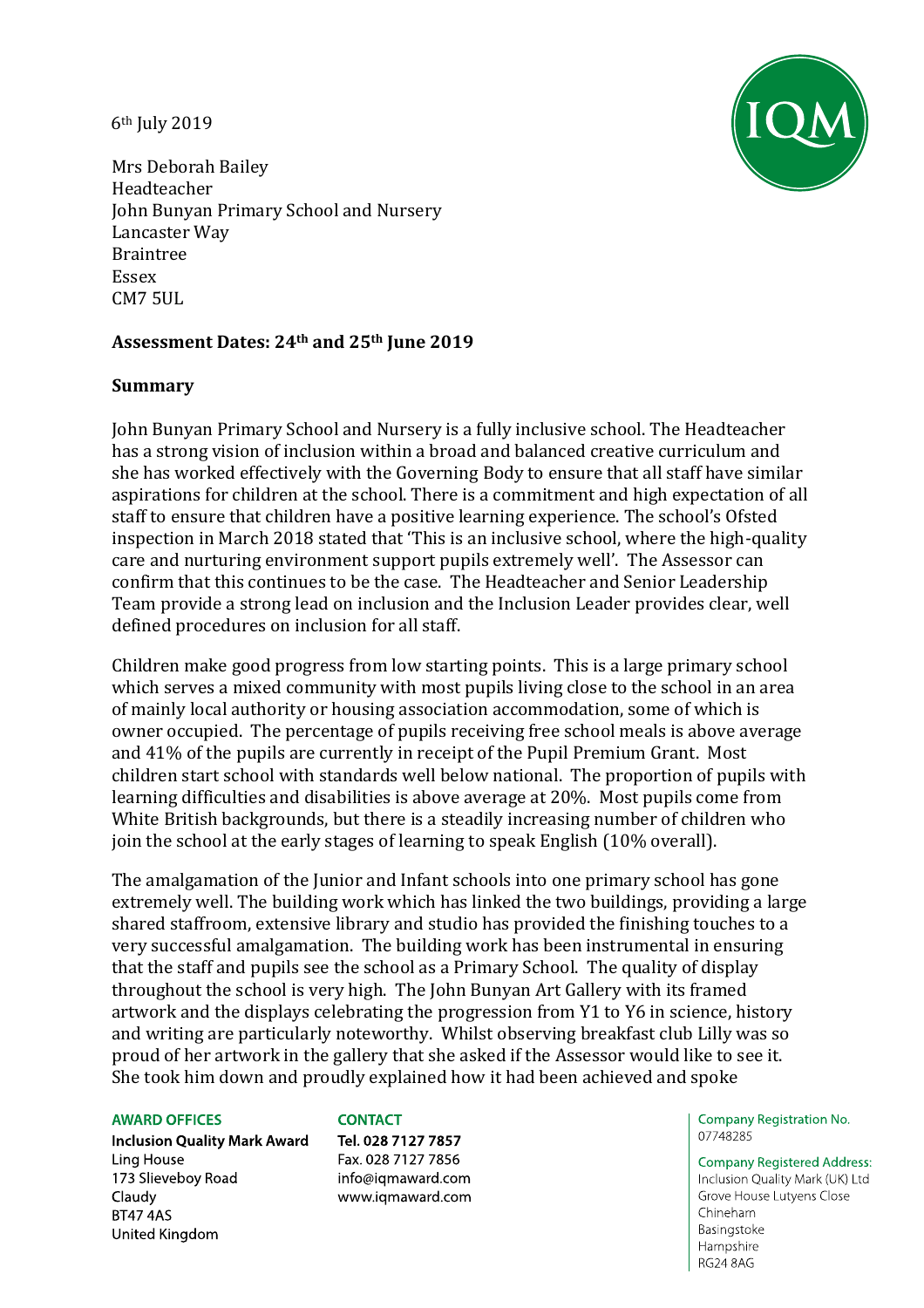articulately about the Y3 Egyptian topic which inspired it. Other displays such as the 3 Little Pigs, Super Heroes, Dragons, Maths Eyes and Five have Fun with Learning not only engage the children, but demonstrate a consistency and attention to detail which reflects all the school's work. The welcoming staff in the school reception area set the tone for visitors and parents. They greet everyone with a smile. One parent said, 'The Office staff know us - everyone has a smile on their face.' The well-designed Nursery and EYFS outdoor environments encourage free flow and teacher directed and childinitiated activities, whilst the playgrounds have a range of apparatus to encourage children to play creatively. The new Astroturf area will be particularly useful when it is completed. Children who have difficulty with the larger playground space are encouraged to play in the well set out Comfort Garden where they can take part in a range of quieter activities surrounded by raised beds of fruit and vegetables cultivated by each year group. Also, at lunchtime the Art Room is used for children of a similar disposition. A teacher provides excellent art opportunities for children to work in small groups. At the time of the assessment block printing was the theme. The school has a wide range of resources to suit individual needs including watches that monitor heart rates and steps, a wide range of musical instruments and iPads and laptops for each year group to support the computing curriculum.

The code of conduct (Be Caring, Be Fair, Be Respectful, Make Great Choices) can be found in every classroom and is articulated by the children from an early age. The Learning Champions speak clearly about their work in class and behaviour expectations are reinforced by all staff and consequently children respond well. Ofsted stated, 'Staff make their expectations about how to behave very clear. All are expected to follow the school's code of conduct. Pupils take this on board and treat each other kindly. When pupils do make mistakes, staff help them to manage their behaviour and develop selfdiscipline.'

There is good provision mapping and the effective targeting of the pupil premium funding ensures children with disabilities and special needs are given every opportunity to succeed.

Good tracking procedures and related Phase Achievement Meetings constantly review provision for all pupils. Teachers work very effectively in teams and support one another admirably.

Children feel that learning is fun and are well motivated. They make good progress through the school from low starting points. Attainment is improving with KS1 and KS2 outcomes being roughly in line with national averages. There are good systems in place to improve the quality of children's learning and the school continues to make every effort to improve attainment in maths, reading and writing. The Mercury Theatre Group from Colchester works with the children to build their resilience and to enhance their confidence. Activities such as drama, sport and music have a high profile and the celebration of success ensures that children enjoy school. There is a wide selection of over 20 extra-curricular clubs available during the week and children are encouraged termly to try a different club. The PE provision is excellent with every child having the opportunity to take part in competitive or non-competitive sports and competitions. The Green Team speaks confidently about a better environment and has worked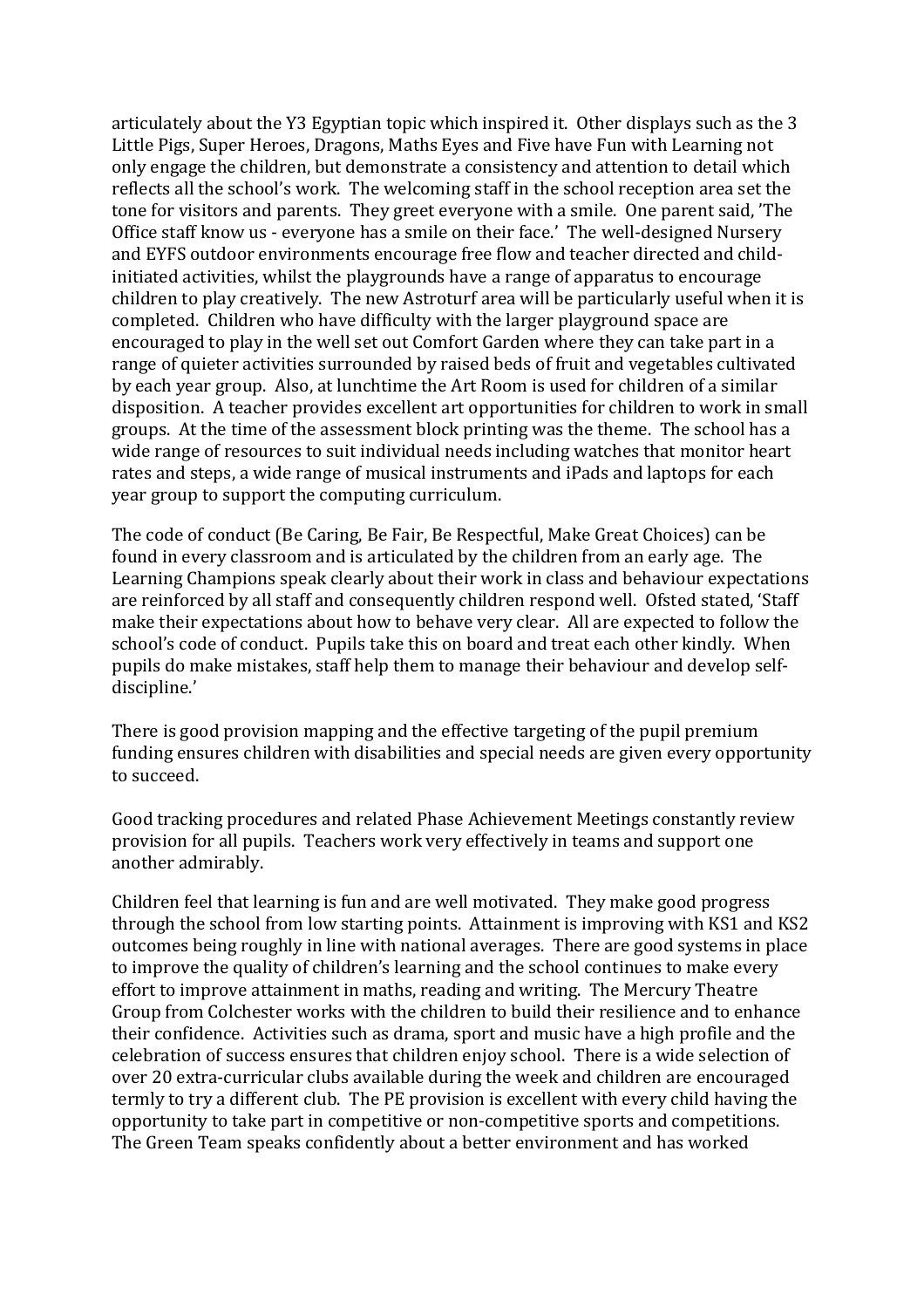effectively to change attitudes in the school and the breakfast club offers parents the facility to drop off their children early in a safe and secure environment.

John Bunyan Primary School liaises very well with other schools in Essex and Braintree in particular. The Lifting the Lid project working with good and outstanding schools to unpick those elements of outstanding practice that can make a difference to a school resulted in Reading Doorways, a list of books children need to read. This led to Y3 and Y5 children twinning with other schools to share their reading experiences. Funding was made available to improve reading resources and a love of reading is promoted in the classroom. Other work with The Teaching School Alliance and other schools in Braintree has seen the school as the centre of how inclusive practice can be promoted. The Headteacher is at the heart of this development. The Inclusion Manager has also been an integral part of the work on differentiation with other schools in the area. A senior Essex LA representative spoke glowingly about how the Headteacher 'Lives and breathes school!' and how her distributed leadership has empowered staff and developed them professionally. Subject teams are made up of teachers from all phases and NQTs contribute to this team approach.

There are excellent transition arrangements which ensure children have a smooth transition from one area of the school to another. There is also good work carried out with preschool settings and with secondary schools. The transition books in the Early Years ensure teachers have a good understanding of the children's pre-school activities and their likes and dislikes.

Parents are kept informed of their child's progress at termly Learning Conferences involving the child and the parent, but the school also has an 'open door' policy which works effectively to ensure parents can contact staff at any time to express a concern. The school uses Seesaw and Tapestry to capture children's learning journeys and these are used very effectively to reinforce messages to parents and to celebrate successes. The school's broad and balanced curriculum has been recognised with a platinum Arts Mark and a Silver Games Award.

The school continues to follow the Forest Schools' approach with a trained practitioner. Children are taken by minibus to privately owned woods and they have now developed an area on the school grounds which can be used by children not able to travel.

The work ethic of the children, their good behaviour, friendliness and politeness impacts greatly on their engagement with their school work. Growth Mindset is reinforced throughout the school. The broad, balanced and creative curriculum stimulates children's interests and improves engagement. Monitoring procedures, including 'drop-ins', formal observations and book scrutinies, ensure that lessons are sufficiently challenging and consistent in approach.

In addition, visitors to the school and visits connected to topic work make the curriculum more relevant to the children. Topic work has a starter and a celebratory finish often involving parents. Specialist teachers in science, drama, music, French and maths have a significant impact on a broad and balanced curriculum. Pupil premium funding is well targeted to support many children and there is a highly supportive relationship between staff and children. The Treehouse provision is excellent in using a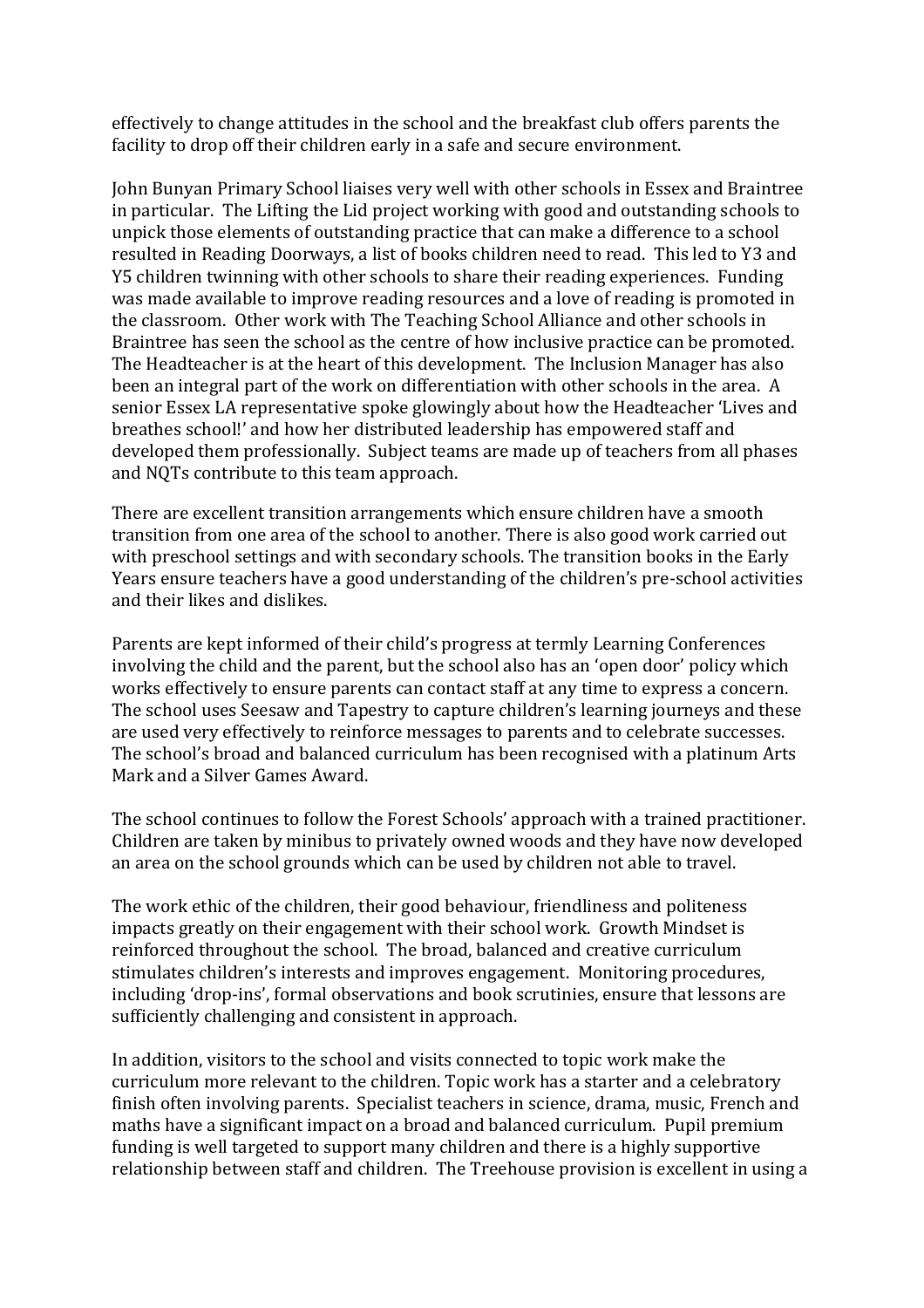variety of strategies to support vulnerable children. Children become calmer and their deep-seated needs are met by this innovative provision. Ofsted stated the following in support of the school's excellent care and attention to children's needs, 'As with other areas in the school, the culture across all key stages has changed because teachers expect more of pupils and what they can achieve. Pupils enjoy learning because teachers model clearly what they want pupils to do.

Additional adults are deployed carefully so that they are used effectively to support pupils. Staff are very active in their support of individuals and use a range of strategies that provide a good balance of support, while allowing pupils to develop independent skills that will help them in the future.' The Assessor can confirm that this mirrors his experience of the school.

Parents are very supportive of the school. The parents' survey is very positive and reflects a growing trust and confidence in the school ethos. Stay and Play is on a regular basis lower down the school with Come and Read taking its place in key stage two. Coffee afternoons for parents of children with special needs also helps the school gauge parental views, but also provides a forum for parents in an informal setting. The staff on the school gates at the beginning and end of the day give parents an easy route to express any concerns. The caretaker on one of the gates seemed to know all the children by name! There are generally good communication systems which are apparent all across the work of the school. The school still works hard to engage hard to reach parents and reduce absence.

All staff spoke highly of the high quality of CPD available to them. Senior teachers are on the Outstanding Teacher Programme and others have recently attended a Pie Corbett Talk for Writing Conference in London. The in-house training is extensive and empowers and develops staff to try innovative practices. The White Rose maths resources are used by staff and teachers plan together but ensure that their planning also meets the needs of their class. Performance management systems are linked to the school development plan and provide ample opportunities for training and personal development.

Governors are highly skilled and have a wide range of expertise on their Governing Body. They both support and challenge the leadership team. They are well led by an enthusiastic governor who has the best interests of the staff and children at the forefront of his mind. Their work to amalgamate the two schools whilst supporting an inspirational Headteacher has been extensive. Ofsted stated, **'**Governors have supported the Headteacher well and have been instrumental in driving forward significant improvements. Their recent skills' audit shows that they possess a good range of essential experiences and desirable skills. They have an accurate understanding of the school's effectiveness. They are aware of the school's strengths and areas for development and ask appropriate questions of leaders to push standards higher. The regular updates they receive as a result of leaders' comprehensive monitoring processes keep them well informed.' This goes hand in hand with the positive attitudes of all staff and their common focus to ensure children have the best possible outcomes which reflect the focus of a highly skilled Leadership Team. Everyone spoken to was passionate and showed compassion.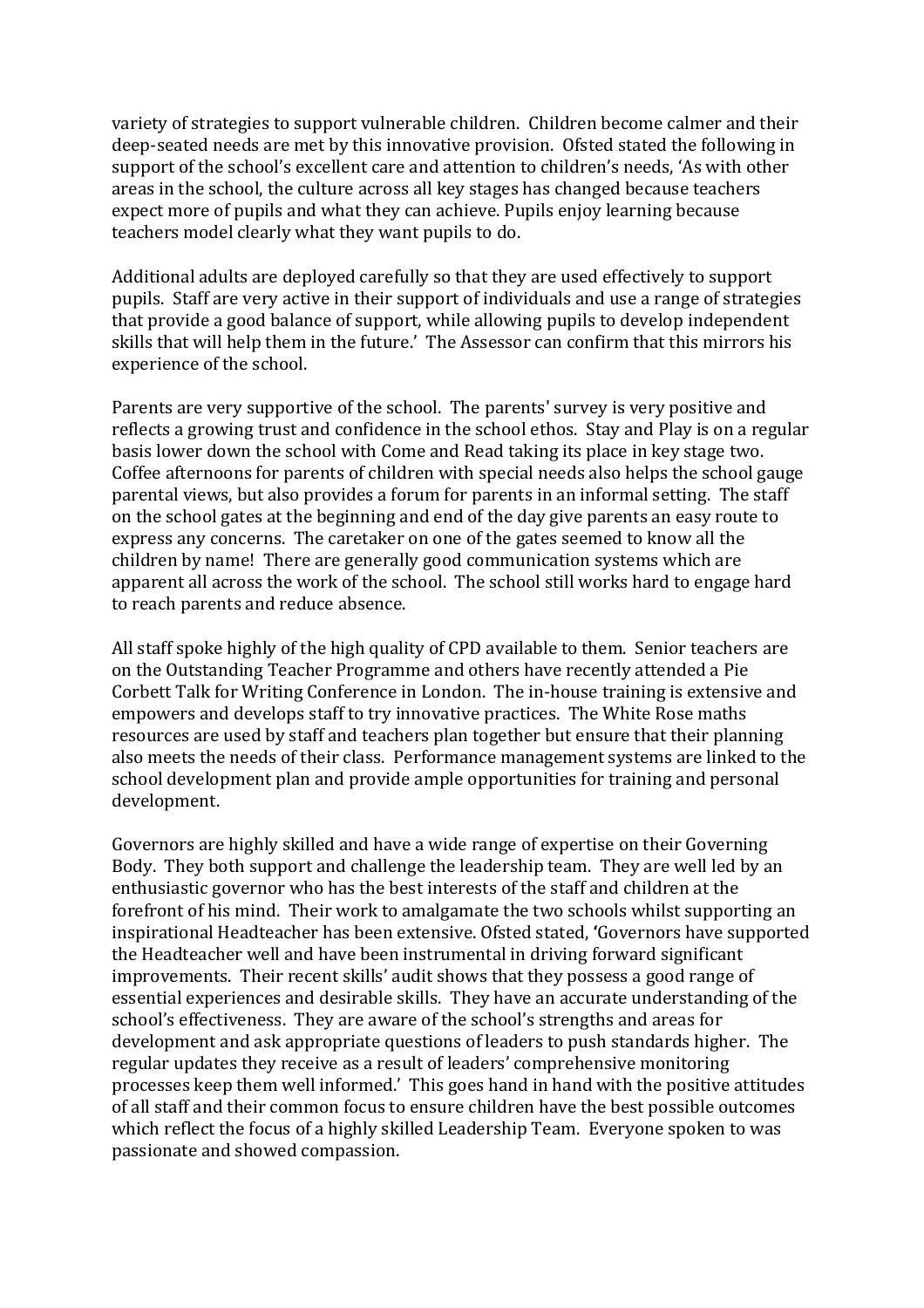The school has worked diligently to engage with the local community and is still seeking new ways of engagement. Children have been involved in a Learner to Learner project liaising with other schools and visiting to see how other school communities operate. There are good links with St. Peter's church and the Salvation Army where children have performed in front of parents and the wider community. Work with the elderly at the Greenfield Housing Association supporting a healthy lifestyle and similarly the work with Live Well who come into school to encourage healthy living has added to the school's work in the community. There have also been many visitors to the school to celebrate the school's inclusive ethos including the local MP.

The Self Evaluation Report reflects the high quality of evaluation that exists in the school. It is comprehensive and reflects the school as seen by the Assessor. John Bunyan Primary School and Nursery is an example of a school committed to meet the needs of its children and is outstanding in its commitment to, and implementation of, inclusive practice. It is an outstanding, caring environment for pupils where high expectations have a huge impact on attainment, progress and wellbeing.

I am of the opinion that John Bunyan Primary School and Nursery fully meets the requirements of this IQM assessment. I recommend that the school be awarded the Mark and be reassessed in 3 years' time.

I have also recommended to the Headteacher and Leadership Team that the school should consider applying for Centre of Excellence status subject to the inclusion within its plans of the appropriate areas for development and the completion of the Centre of Excellence documentation. If the school chooses to pursue this status and it were to be awarded the school would be subject to annual review from this point forwards.

# **Assessor: Roger Leeke**

# **Findings confirmed by Inclusion Quality Mark (UK) Ltd:**

IMCCass

………………………………… Joe McCann MBA NPQH Director of Inclusion Quality Mark (UK) Ltd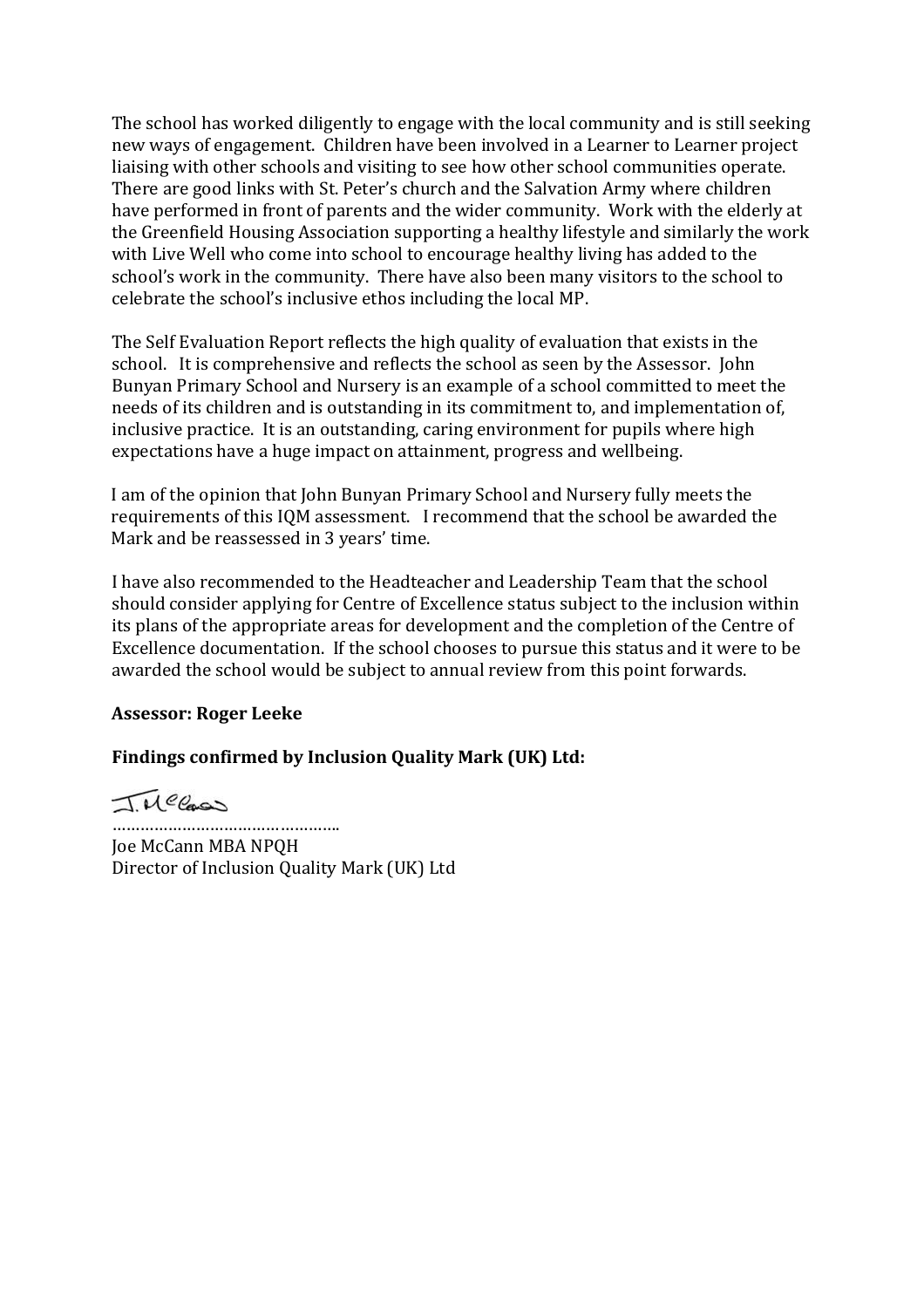



### **Portfolio and Other Supporting Evidence**

Evidence was gathered from a variety of sources within the school. The range of evidence was extremely useful presenting a full picture of life in the school. Interviews on the days of assessment were carried out with governors, the Headteacher and Inclusion Leader, TAs, the Essex Head of Education and Early Years, parents, class teachers, Deputy Headteachers, Assistant Heads, the Family Support Worker, the Safeguarding Lead, Heads of Schools, caretakers and pupils. A tour of the school, informal observations and lunch with the children also informed the evidence base.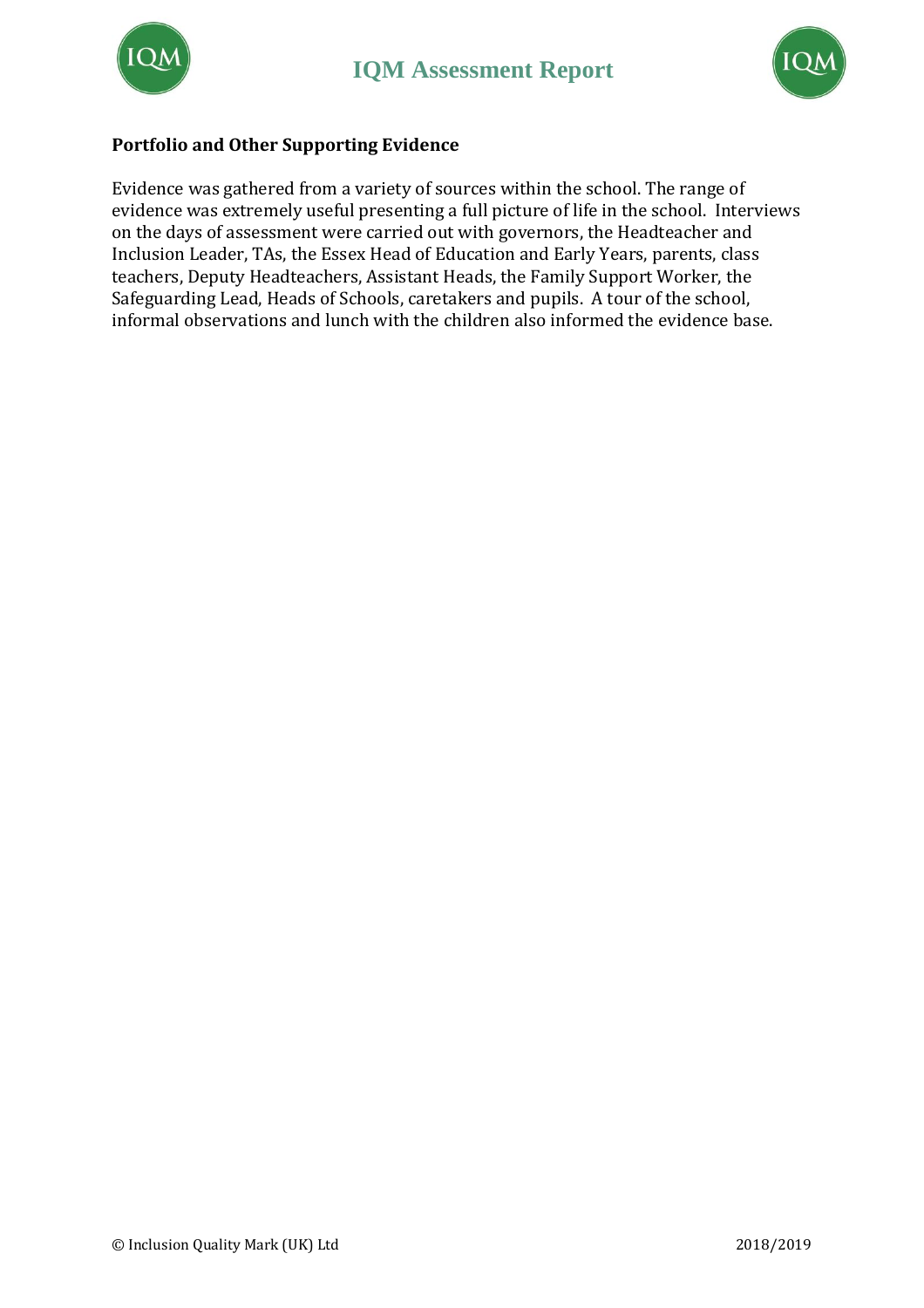



# **Element 1 - The Inclusion Values and Practices of the School**

## Strengths:-

- The leadership of the Headteacher and the SLT ensuring all staff have similar aspirations for children.
- There is a strong vision of inclusion that permeates all aspects of the school.
- Good planning and assessment procedures and good phase and subject team cooperation accompanies good tracking of pupil progress which ensures pupils are well supported and make good progress from low starting points.
- Teachers, TAs and LSAs know their pupils well and have an excellent rapport with their children.
- There is excellent work with outside agencies to ensure all children have a positive learning experience.
- The Inclusion Leader ensures that parents and staff are well informed of the inclusion agenda.
- The celebration of success across all key stages ensures children enjoy school and consequently absence is reduced.
- Parental views of the school are very positive.
- The Code of Conduct and Core Values are taught and reinforced throughout the school and can be articulated by the children.

### Areas for development:-

- To improve teaching and learning and assessment to raise attainment by ensuring more of the most able children achieve greater depth.
- To continue to improve attendance to at least national levels.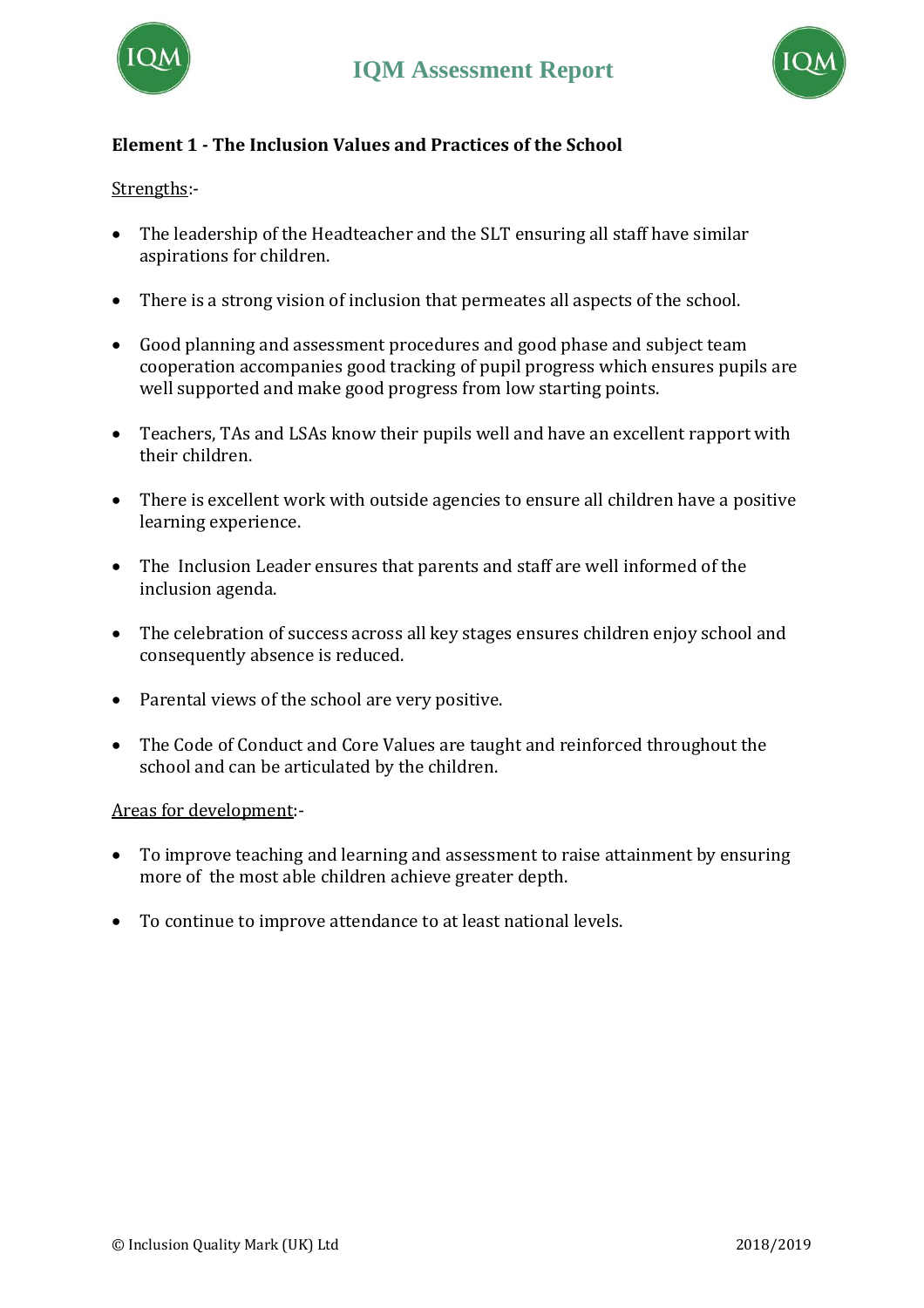



# **Element 2 - The Learning Environment, Resources and ICT**

## Strengths:-

- The high quality of display in classrooms and shared areas which show a balance between celebrating children's work and providing a focus for learning. The framed artwork and subject area displays showing progression through the school are of particular note
- The building work linking key stage one with key stage two adding an extensive library, studio and large staffroom has been instrumental in ensuring the staff and children see the school as a primary school.
- The outdoor learning environment including opportunities for children to develop aspects of sport, sustainability and learning through play. The new Astroturf area will be particularly useful when it is completed.
- The welcoming reception area and friendly office staff which gives parents and visitors a good first impression of the school.
- The well-designed Nursery outdoor environment encourages free flow and the EYFS areas encourage teacher directed and child-initiated activities.
- The excellent school website that provides visitors and parents with up to date information about the school including policies and recent school activities.
- The wide range of iPads and laptops which are available for each year group to support the curriculum.
- The Comfort Garden which provides children with a quiet, secure space in which to rest and play.
- The large, comfortable staffroom which offers all staff a place to relax and supports their well-being.
- The watches that are used by some children to monitor heart rates and steps which encourages a healthy lifestyle.
- The music studio which contains a range of musical instruments to support the music curriculum.
- The art room which is well used at lunchtime as a dedicated, well-resourced space for children needing a little more care and attention.

### Areas for development:-

• To complete the Astroturf area and ensure that it is used effectively to benefit all children's physical and health needs.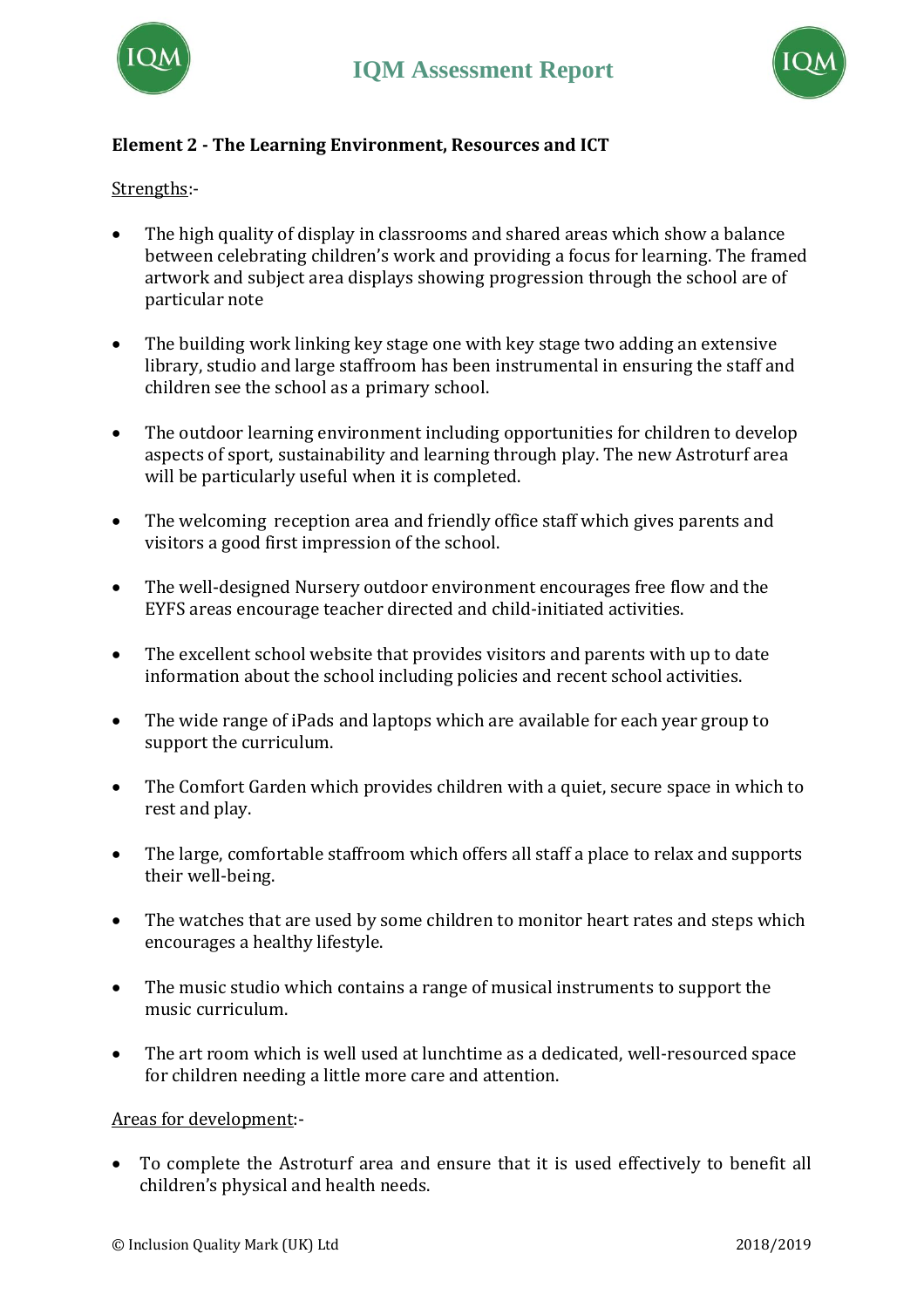



# **Element 3 - Learning Attitudes, Values and Personal Development**

### Strengths:--

- The Code of Conduct and School Values which are understood by children from Nursery to Y6.
- The Learning Champions who have met regularly with the Multi-Schools Council and understand the importance of their learning.
- Behaviour expectations are articulated by all staff and children consequently respond well.
- The provision of a wide range of extracurricular activities which enhance the curriculum. Children are actively encouraged to try new clubs each term.
- The good provision mapping ensuring children with disabilities and special needs are given every opportunity to succeed.
- The breakfast club which provides children with a safe and secure environment at the beginning of the school day.
- The effective targeting of pupil premium funding to support vulnerable children.
- The Green Team and their involvement in changing attitudes to their school environment.
- The commitment and high expectations of all staff to ensure that children have a positive learning experience.
- The involvement of the Mercury Theatre from Colchester to enhance children's understanding of themselves and develop their confidence.
- The extensive PE provision which gives all children the opportunity to take part in competitive and non-competitive sports and competitions.

### Areas for development:-

• To continue to support staff members by working as a team when dealing with difficult situations.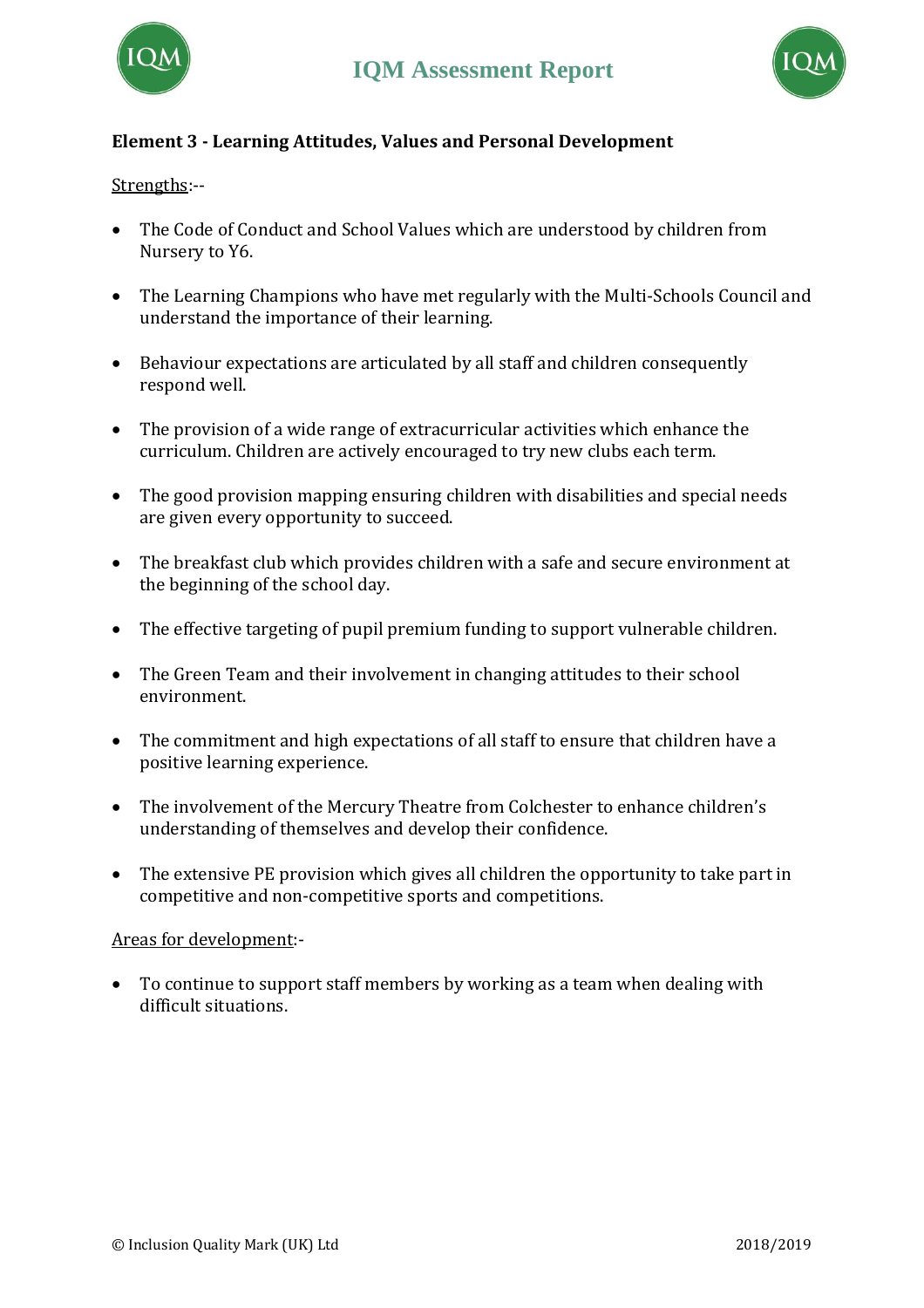



# **Element 4 - Learner Progress and the Impact on Learning**

## Strengths:-

- The transition arrangements to ensure children have a smooth transition from one area of the school to another including the good work carried out with pre-school settings and with secondary schools.
- The Forest Schools' programme which offers children excellent opportunities to experience the outdoor environment.
- The Lifting the Lid project working with good and outstanding schools to unpick those elements of outstanding that can make the difference to a school.
- The excellent work with other schools such as the Teaching School Alliance and schools in the Braintree area to enhance the school profile and improve provision within subjects and phases.
- The detailed transition books which are created in partnership with the Early Years' providers and the specialist teacher team.
- The subject teams which include staff from KS1 and KS2 and NQTs, giving everyone an involvement in curriculum development.
- The Phase Achievement Meetings which evaluate the progress of every child with the aim of accelerating that progress.
- The use of Tapestry and Seesaw to capture each child's learning journey.
- The Platinum Arts Mark and the Silver Games Award which recognise the quality of the school's broad and balanced curriculum.
- The termly Learning Conferences which involve parents and children, providing learning targets and celebrating children's successes.
- Activities such as drama, music and sport have a high profile and ensure children have high aspirations and better chances of success.

### Area for development:-

- To continue to raise attainment and progress in reading, writing and maths and to improve GLD.
- To continue to improve the challenge for the more able in order that more children are able to work at greater depth.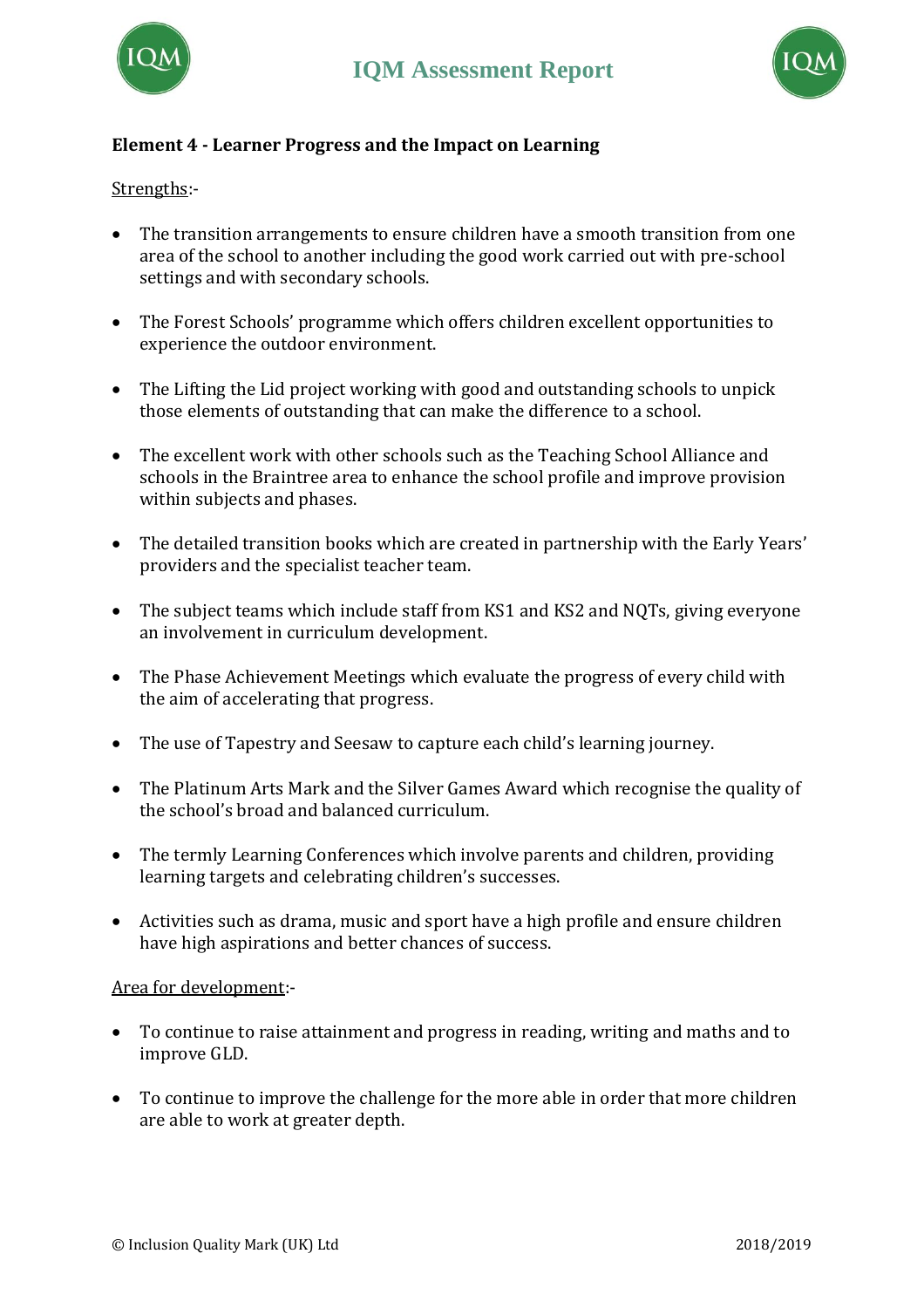



# **Element 5 - Learning and Teaching (Monitoring)**

### Strengths:-

- The broad, balanced and exciting curriculum which stimulates children's interests and improves engagement.
- The monitoring procedures which ensure that lessons are sufficiently challenging and consistent in approach.
- The topic work with its 'starts' and final 'celebrations' which children enjoy and remember.
- The role of the additional adults in supporting learning, supporting individual children and the ethos of the school.
- The highly supportive relationship between staff, pupils and parents to enhance the welfare and wellbeing of the children.
- The targeted use of pupil premium funding to support children.
- The excellent judgement and report from the Ofsted Inspection of March 2018 which supports the school's inclusive ethos.
- The Reading Gateway which has been the direct outcome of the Lifting the Lid project.
- The specialist teachers in science, drama, music, French and maths and their impact on a broad and balanced curriculum.
- The Treehouse provision and its positive impact on vulnerable children.

### Area for development:-

• To continue to develop the PSHE curriculum.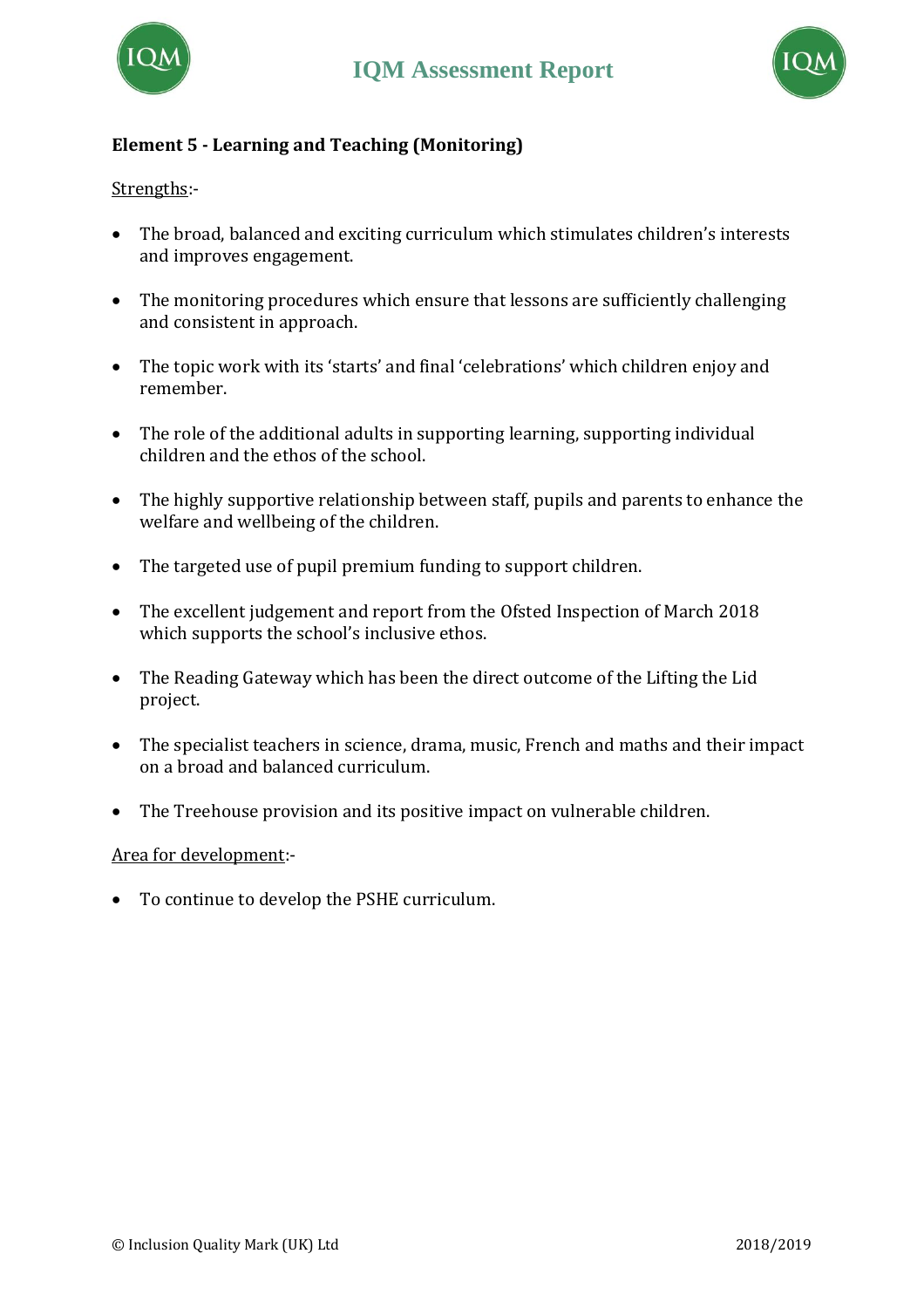



## **Element 6 - Parents, Carers and Guardians**

### Strengths:-

- The work with vulnerable families and the links with parents to improve the chances of all children.
- The school's "open door" policy and presence on the school gate which is effective in giving parents confidence in the school.
- Good communication systems, including the termly Learning Conferences, which reassure parents about progress being made by their children.
- The coffee afternoons for parents of children with SEND which gives the school an opportunity to gauge parental views, but also allows parents to discuss their children's progress in an informal setting.
- The use of Tapestry and Seesaw which allows parents to see the achievements of their children and gives them the facility to comment on their learning.
- The breakfast club which gives parents reassurance and security in terms of childcare and a good start to the day.
- The parents' survey which positively reflects the parents' views of the school.
- 'Everyone has a smile on their face' was a comment from one of the many satisfied parents who understands the school's inclusive ethos.

### Area for development:-

• To continue to focus parents on e-safety.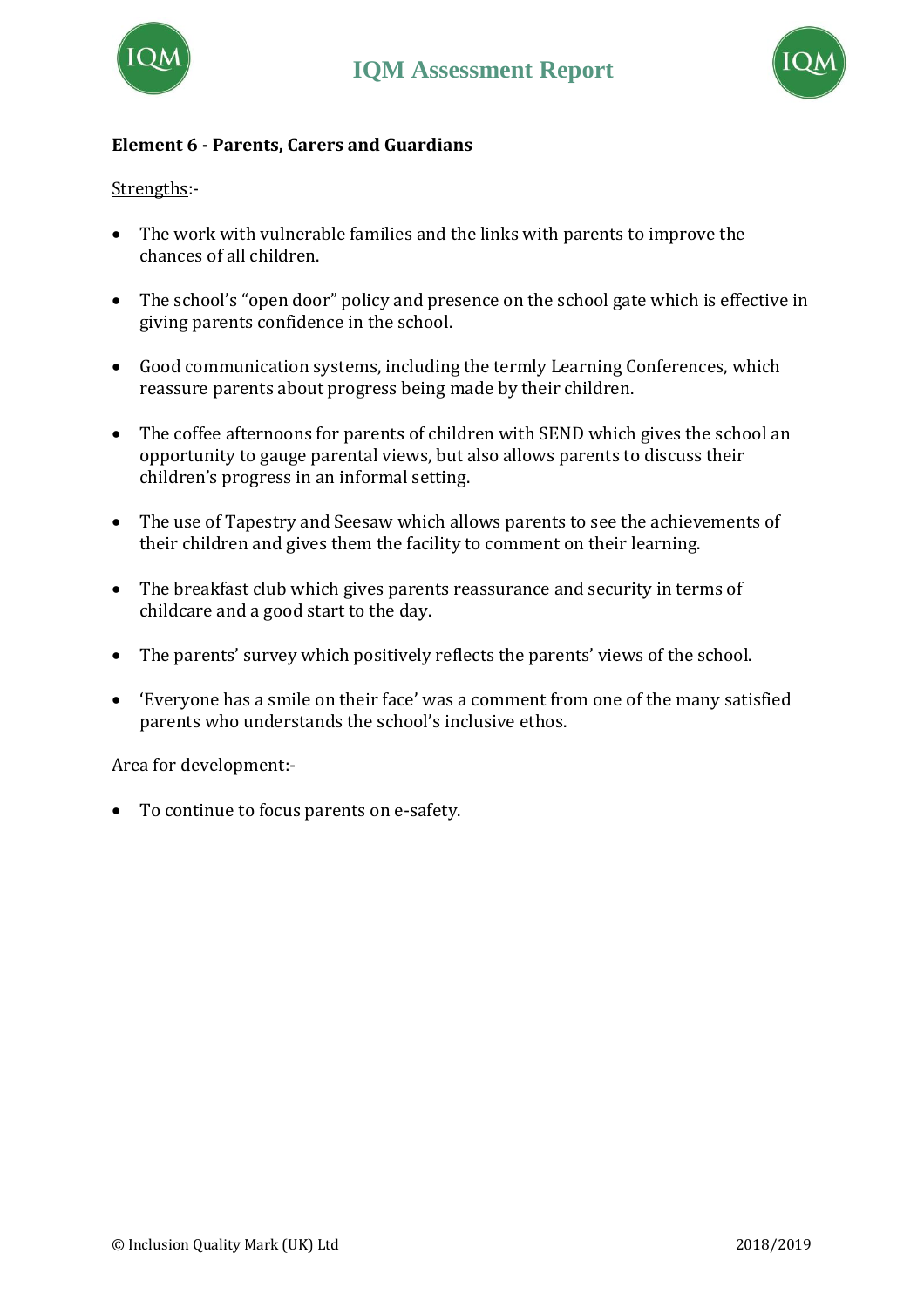



# **Element 7 - Governing Body and Management**

### Strengths:-

- The strong, inspirational leadership of the Headteacher and her ability to distribute responsibilities which focus on an inclusive ethos.
- The leadership of the Inclusion Manager in ensuring that the IQM process is articulated by everyone and putting inclusion at the top of the school's agenda.
- The excellent opportunities for CPD for all staff and the work with other schools which empowers teaching and non-teaching staff.
- The leadership of the Governing Body which is highly effective in supporting and challenging the school. They are skilful with a wide range of expertise and are well led.
- The excellent performance management systems which have been effective in focussing teachers, LSAs and TAs on pupil progress, a broad and balanced curriculum and moving the school forward.
- The close working with a range of agencies to address the inclusion agenda and to ensure children's needs are met.
- The links with local primary schools which support staff and ultimately improve teaching and learning.
- The positive attitudes of all staff and their common focus to ensure children have the best possible outcomes which reflect the focus of a highly skilled Leadership Team. Everyone spoken to was passionate and showed compassion.

### Area for development:-

• To continue to improve progress across the school.